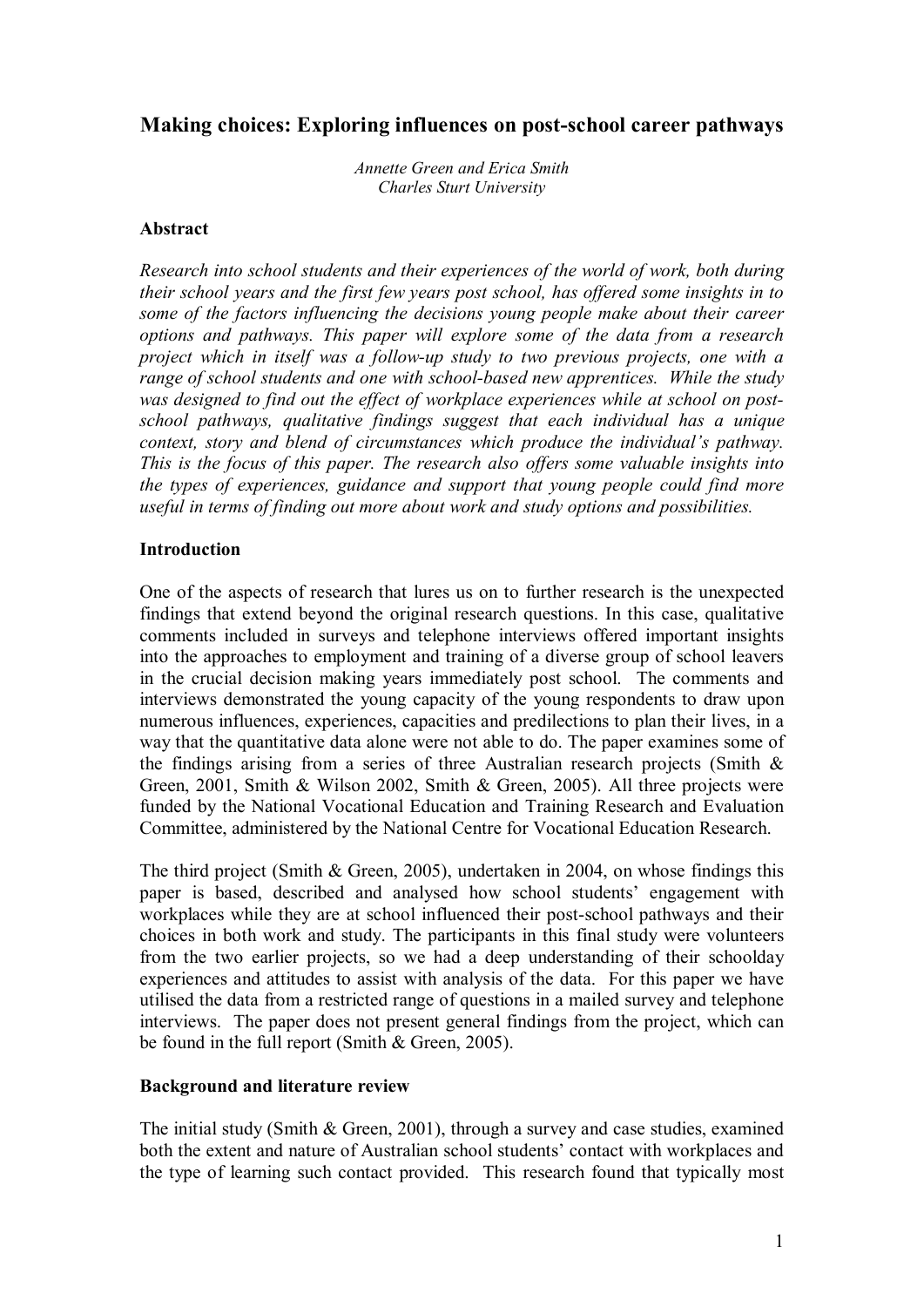students have an opportunity to complete work experience, and that over two-thirds of students in Years 10 to 12 now have formal part-time jobs, typically working around 10 hours a week but in some cases much more. The second project (Smith & Wilson, 2002) looked specifically at school-based new apprenticeships (SBNAs) using an adapted version of the questionnaire from the first project. As the first major academic study of SBNAs, the project uncovered some interesting findings about students' views of their learning from their workplace and training-provider experiences. It also helped to map the common industry areas of SBNAs and differences among them in terms of students' experiences**.**

Throughout the three projects, workplace engagements were categorised under three groupings; work experience, which refers to the one- or two-week engagement in a workplace selected by the student and sponsored by the school; part time paid work, and structured work placement, such as in that normally incorporated in VET in Schools programs. Work experience is not well represented in the literature compared with VET in schools (Green & Smith, 2003), despite the near universality of work experience among Australian school students. The enthusiasm for VET in Schools has put this under-funded and at time poorly supported program under pressure with some research questioning its importance (Billett 1998) but our research suggested work experience should be retained and improved (Green & Smith, 2003). VET in Schools (VETiS), as a more recent phenomenon, has been investigated more widely. Its inception and growth have been well documented (House of Representatives Standing Committee on Education and Training, 2004) so that the most recently available figures show that 202,935 students were enrolled in VETiS programs in 2003. This represented approximately 47 per cent of all senior secondary students (MCEETYA, 2003). VETiS has been shown to have a variety of positive results for students, including increased self-confidence and is particularly beneficial for those students who are not academically strong (Teese et al, 2004). There had been few recent studies of part-time work before the Smith  $&$  Green (2001) study. Findings from some earlier studies in Australia and the United States focused primarily on effects of school work on grades (eg Greenberger 1988) but also showed that working experience may influence employability and future earnings potential. School-based new apprentices (SBNA) are a distinctive type of part-time work, involving commencement of a contract of training (apprenticeship or traineeship) attached to a part-time job. They commenced in 1997; by 2003 there were 12,290 across Australia (NCVER, 2004). The program is a priority of the current federal government.

There is a voluminous literature on post-school pathways that often attempts to attribute pathways to experiences at school. Some studies have examined post-school pathways of school students that have had involvement in VETiS programs, such as Polesol *et al* (2004), Fullarton (2001), Porter (2006) and those undertaken by Polesol and Teese, for example, (2002). Polesol *et al* (2004) noted in a study of over 2200 school leavers in 2003 that 63% said that part-time work had been important in shaping their career decisions, although this study did not include detailed data. Other literature argues for the predominance of socio-economic status as a predictor of post-school activity (Duncan *et al,* 2005) and this is clearly supported by statistical evidence (Australian Bureau of Statistics, 1994 and subsequent years). The nature of the family of origin is also important (Way, 1996) in a manner beyond simple socio economic status. In a recent study by Sue Thomson, found that subject choice was the major influence on the educational and career options open to Year 12 students after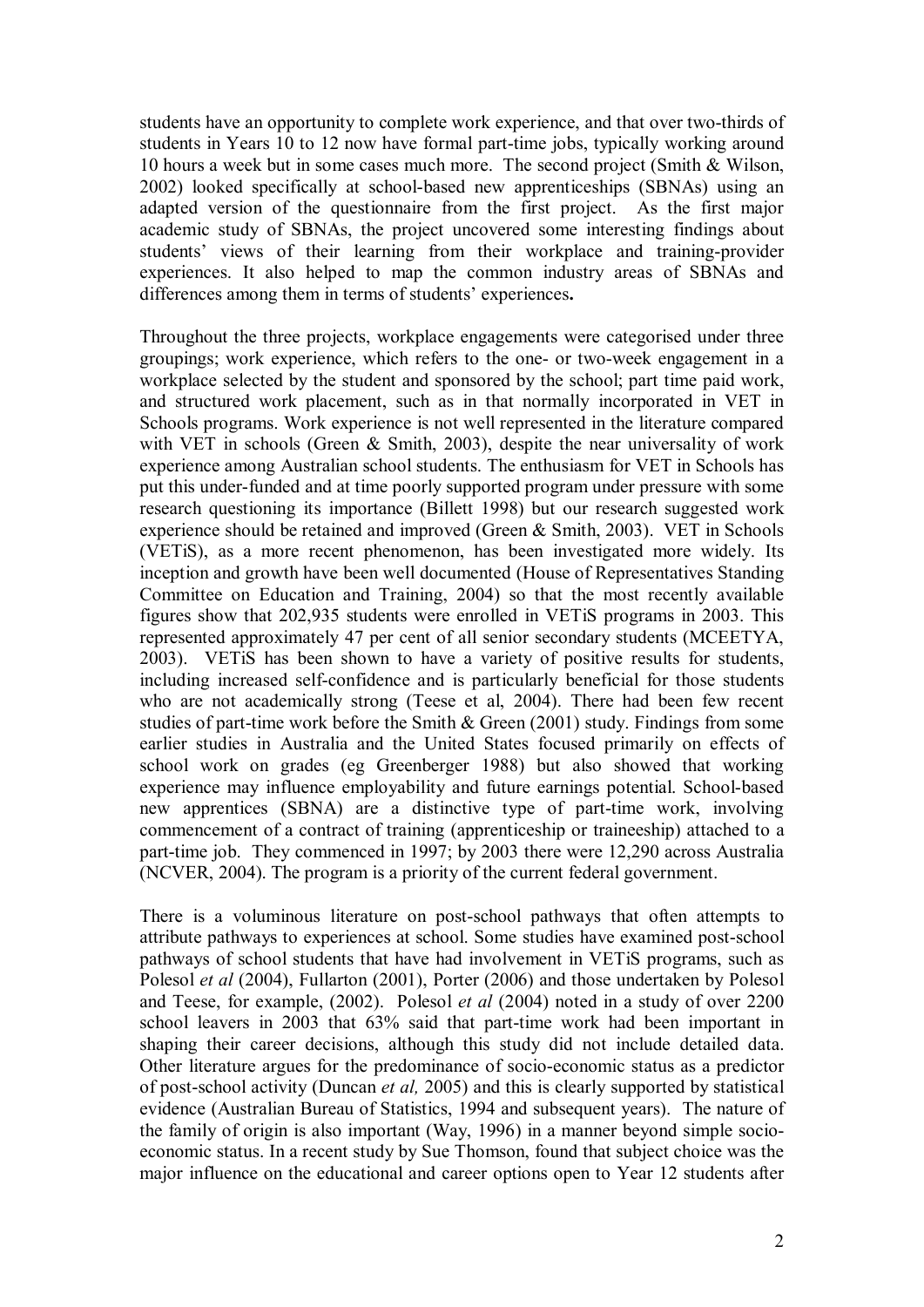finishing school. She also emphasised the importance of access to quality career guidance before leaving school (Thomson, 2005).

## **Research method**

The main research method was a comprehensive survey sent in late 2004 to respondents from two previous projects (Smith & Green, 2001 and Smith & Wilson, 2002) who had indicated their willingness to undertake followup research. The first project, which had sought information about all types of workplace engagement, yielded a database of 424 potential respondents to a follow-up survey. The respondents to the first project were drawn from 13 schools in two States and the survey was administered in schools. The second project, which was about schoolbased new apprentices (SBNAs), involved a mailed survey of a large sample of all SBNAs in three States, using State Training Authority databases. It yielded a database of 375 potential follow-up respondents in those three States. 70 from the first database (non-SBNAs) responded to the current survey and 56 of the latter (SBNAs) (16% response rate overall). The SBNAs were shown through a variety of statistical techniques to be a representative sample of SBNAs in those States, while the 70 respondents arising from the first survey were less representative as the original survey had attracted much higher returns from private schools than government schools.

The survey data were supplemented with telephone interviews with 18 respondents who indicated their willingness to be interviewed in more depth. Of the 18 interviewed, eight were SBNAs and ten were not. The interviews were designed to follow up on some interesting emerging issues from the survey and to provide further detail about aspects of the research questions that could not be examined in great detail through the survey. Data from telephone interviews were consistent with the findings from the survey and added descriptive richness to the findings.

Responses from four questions in the 44-question survey and three questions from the 18-question telephone interview were analysed for this paper. Most of the data were analysed by whether the respondent was an ex-school-based new apprentice (SBNA) or not. Some of the analysis is undertaken according to other criteria.

## **Findings & discussion**

The vast majority of the respondents to the follow-up survey had left school in 2001 or 2002, and almost all had completed their schooling to the end of year 12 (and in a few cases Year 13). The major activity of respondents six months after leaving school is shown in Figure 1. The researchers were aware of young people's multiple work, learning and life roles and ensured that questions reflected this complexity, eschewing simplistic categories such as 'working' or 'studying'. The questions about jobs were clearly separated into jobs associated with new apprenticeships and other jobs. Figure 1 shows that the main difference in the major activity between the ex SBNAs and the other students was that more SBNAs were in full-time jobs and far fewer were at university. It can be seen that nearly all respondents had what some researchers call a 'decent job' – few had part-time work as their major activity - or were involved with 'decent study'. (It should be noted however that the sample of non-SBNAs, due to the research method in the original project, was biased because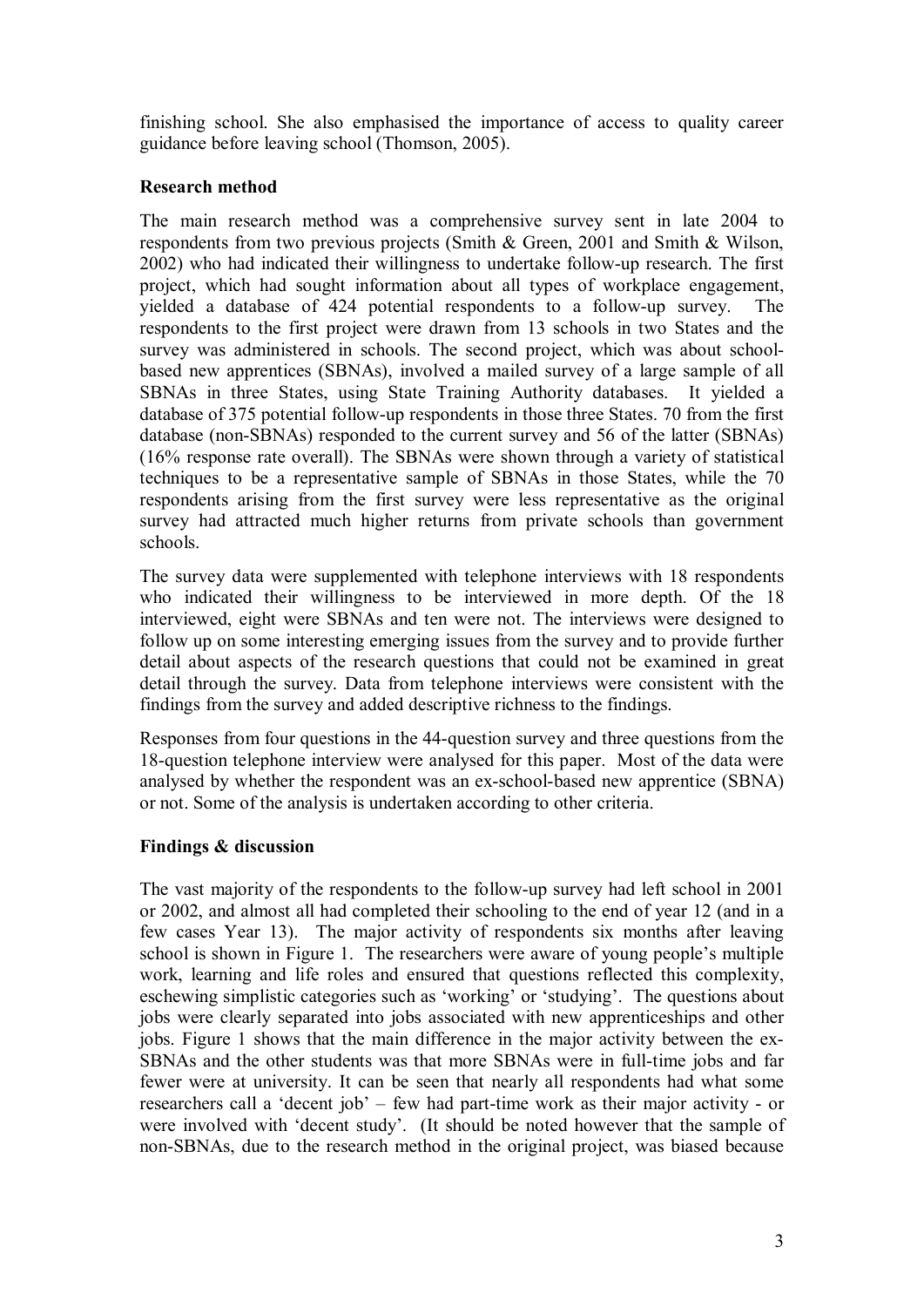



**Figure 1: Major activity six months after leaving school**

Having given this overview we can now move onto the individual differences that characterised these young people, and can be reasonably safely assumed to characterise most young people. The respondents were asked if what they ended up doing was what they had planned. Table 1 shows the responses for the 126 young people in the survey  $(56 \text{ ex-SBNAs and } 70 \text{ non-SBNAs})$ . 22 altogether  $(17.5\%)$  said that the activity was not what they had planned. Table 2 shows reasons given for change in plan, for these 22 young people.

|  | Table 1: Was the major activity what the respondent had planned? |
|--|------------------------------------------------------------------|
|--|------------------------------------------------------------------|

|                                  | <b>SBNA</b>  |       | <b>Non SBNA</b> |       | <b>Combined</b> |       |
|----------------------------------|--------------|-------|-----------------|-------|-----------------|-------|
|                                  | No           | $\%$  | No              | $\%$  | No              | $\%$  |
| Didn't have a plan               | <sub>b</sub> | 10.7  |                 | 10.0  | 13              | 10.3  |
| Yes, it was what I had planned   | 37           | 66.1  | 54              | 77.1  | 91              | 72.2  |
| No, it wasn't what I had planned | 13           | 23.2  | 9               | 129   | 22              | 17.5  |
| <b>Total</b>                     | 56           | 100.0 | 70              | 100.0 | 126             | 100.0 |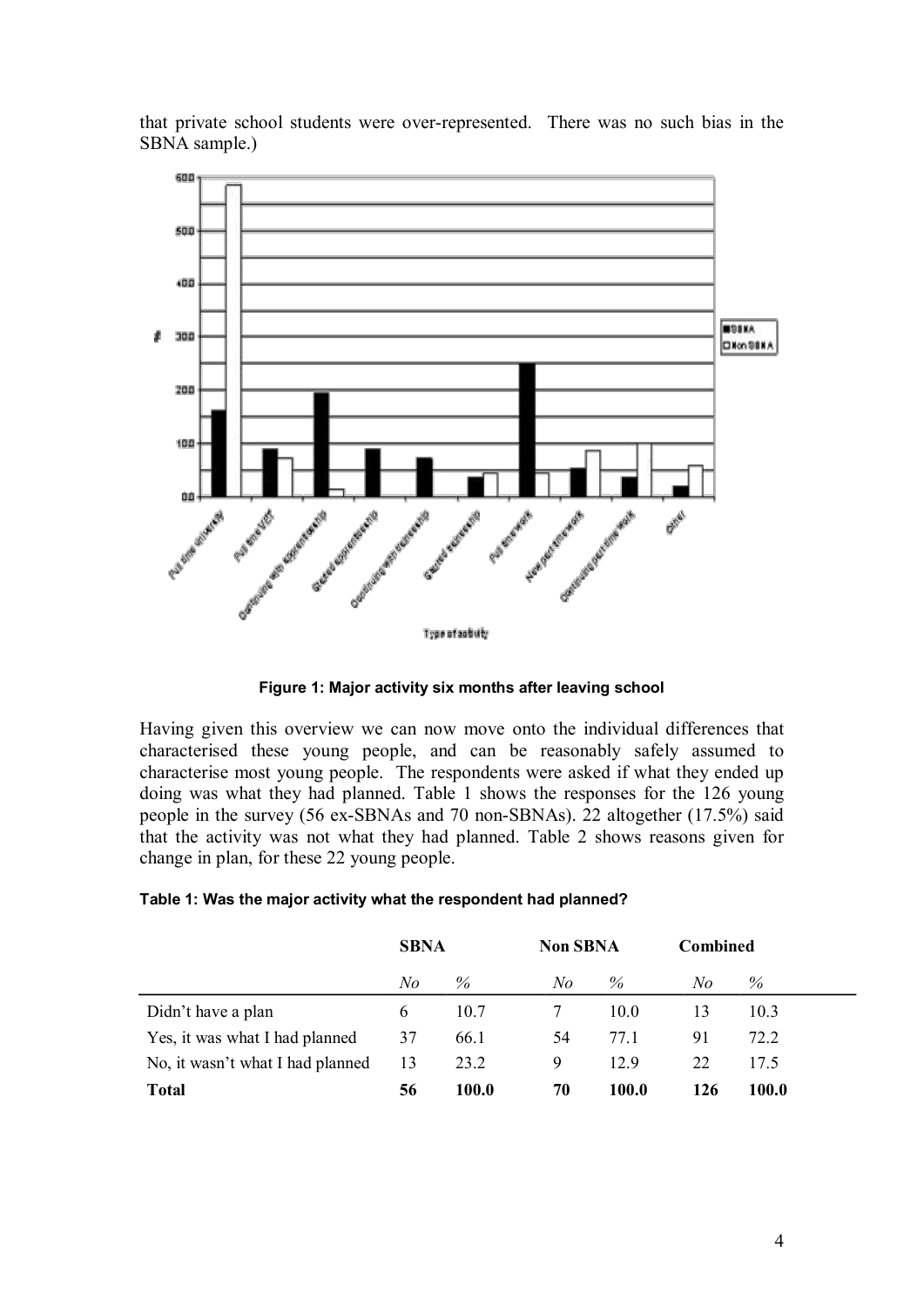|                                        | <b>SBNA</b>    |              |     | <b>Non SBNA</b> |    | <b>Combined</b> |
|----------------------------------------|----------------|--------------|-----|-----------------|----|-----------------|
|                                        | N <sub>o</sub> | $\%$         | N o | %               | No | %               |
| My results were better than I expected | 2              | 15.4         |     | 11.1            | 3  | 13.6            |
| My results were worse than I expected  |                | 7.7          | 2   | 22.2            | 3  | 13.6            |
| Couldn't find employment               | 3              | 23.1         |     | 11.1            | 4  | 18.2            |
| Family or personal reasons             | 3              | 23.1         |     | 11.1            | 4  | 18.2            |
| Other                                  | 4              | 30.8         | 4   | 44.4            | 8  | 36.4            |
| <b>Total</b>                           | 13             | <b>100.0</b> | 9   | <b>100.0</b>    | 22 | 100.0           |

#### **Table 2: Reasons (from provided choices) given for change in plan**

'Other' reasons for change in plan were as follows:

| <b>SBNA</b>                                                                                             | <b>Non SBNA</b>                                                                   |
|---------------------------------------------------------------------------------------------------------|-----------------------------------------------------------------------------------|
| I was offered an apprenticeship - but also did work experience<br>while at school                       | I thought I knew what I wanted. Listened<br>to others' opinions too much, decided |
| My scores weren't high enough $&$ I decided to go to TAFE<br>and learn about horses which is my passion | against them at last minute.<br>Found a good job and stuck with it                |
| I was offered $\omega$ my job so I did it to gain qualifications                                        | Decided to take break from study                                                  |
| I wanted to experience what it was like in the workforce                                                | Started uni, didn't enjoy the course so I<br>quit                                 |

Table 2 shows that reasons for changes in plan were both positive  $-$  such as being offered a job at a current workplace - and 'negative' – such as not enjoying a university course. But most young people (Table 1) had stuck to their plan, with slightly more SBNAs  $(70\%)$  doing so than non-SBNAs  $(66\%)$ .

While the main focus of the project was about the effects of workplace experiences while at school, and many of the findings (Smith & Green, 2005) supported quite a strong influence, it became clear that many other factors were involved in respondents' decisions about post-school pathways. Table 3 shows the respondents' answers to provided choices about factors influencing the major activity six months after leaving school.

|                          | <b>SBNA</b> |       | <b>Non SBNA</b> |       | <b>Combined</b> |       |
|--------------------------|-------------|-------|-----------------|-------|-----------------|-------|
| <b>Influence</b>         | No          | $\%$  | No              | $\%$  | No              | %     |
| Example of family/friend | 7           | 12.7  | 10              | 14.3  | 17              | 13.6  |
| A person gave advice     | 8           | 14.5  | 9               | 12.9  | 17              | 13.6  |
| A subject at school      | 5           | 9.1   | 10              | 14.3  | 15              | 12.0  |
| Another experience       | 8           | 14.5  | 6               | 8.6   | 14              | 11.2  |
| Other                    | 27          | 49.1  | 35              | 50.0  | 62              | 49.6  |
| <b>Total</b>             | 55          | 100.0 | 70              | 100.0 | 125             | 100.0 |

## **Table 3: Greatest influence on the major activity being undertaken six months after leaving school**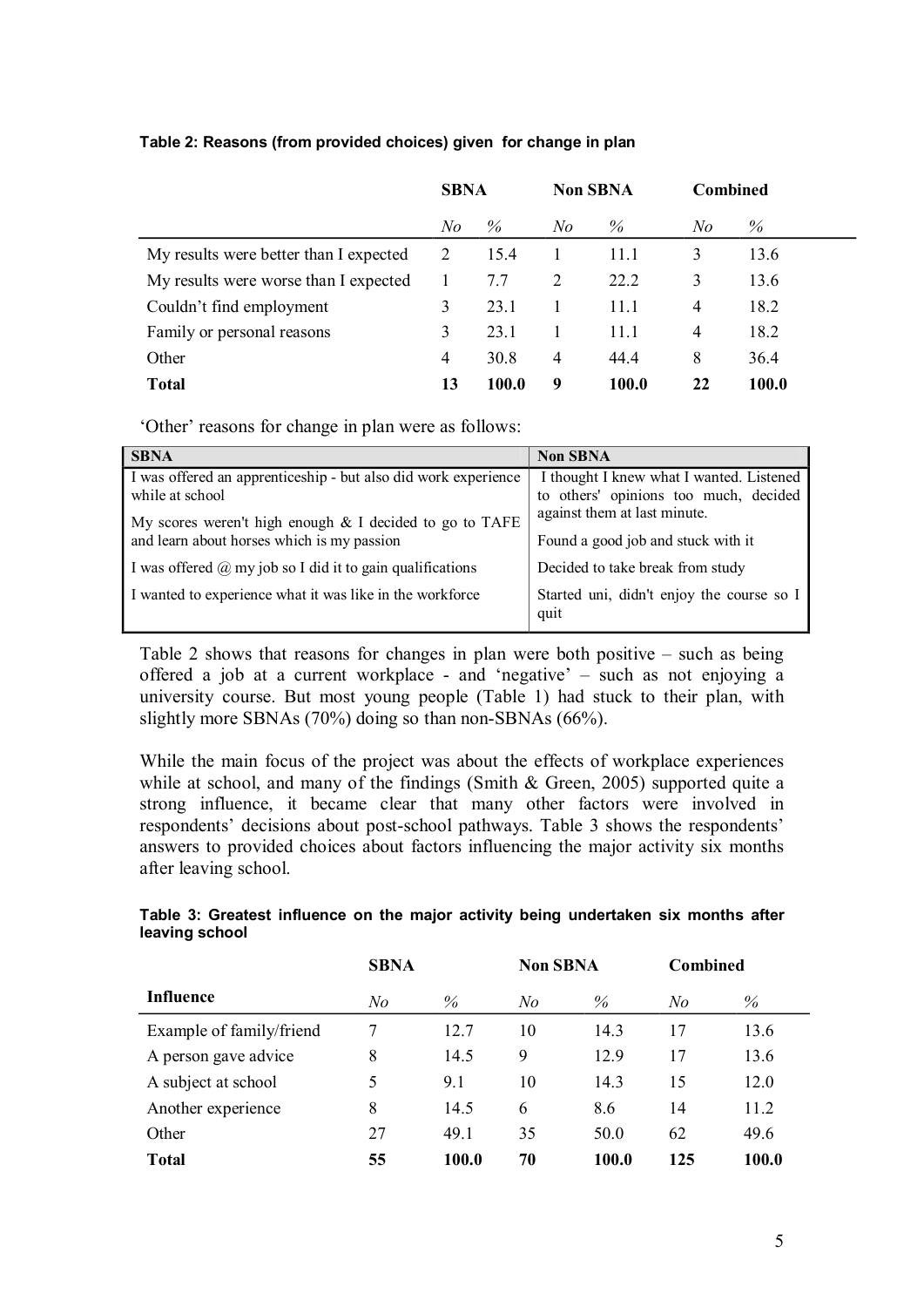Responses were fairly similar between the two groups, with the SBNAs, however, less likely to be affected by school subjects. Additional comments were possible in each of the categories. With relation to 'example of family and friends', the non SBNA group mentioned the influence of parents and family in choosing a university course or in finding employment:

*'Father completed degree'; 'Mum went to Uni to become a teacher'.*

*Family and friends helped me get a job where they all worked.*

The SBNA group comments included '*major influence from parents'* and '*pressure from family*' as well as one comment demonstrating the influence of family precedent: '*it seemed like the natural progression'.*

Family members were cited again in qualitative comments about 'a person that gave advice: for example, comments included '*parents suggested travel'* (non-SBNA) and *'parents showed me a course list'* (SBNA).

Respondents who cited a subject they studied at school as the most influential factor gave responses such as:

*I* was good at art so *I* decided to try visual arts at uni (non-SBNA)

*I* liked the *Humanities subjects so I* decided to do a *BA* (non-SBNA)

Some of the SBNA group had already started on work-related pathways while at school in some instances, as these comments reveal:

*I did hospitality and tourism* (SBNA)

*…metal working at my school*. (SBNA)

Most of the comments attached to 'another experience' related to work experience with one related to a vocational placement. The SBNA group included two who were offered permanent jobs related to their school-based new apprenticeship.

The final category, 'Other', brought forth a very wide range of qualitative comments including

 personal preferences: *I have always loved horses and the TAFE course would allow me to get into the industry*

 pragmatism: *Had finished traineeship in this field. Money was a huge factor!* and *No influence – just what was available for juniors at the time.*

 ambition: *To get a good job you need a good education* and *Goal since I was young – a career path I'd always dreamed of*

 expectations: *Expectations of everybody because I have always done well at school* and *Personal expectations*

There were many other diverse comments about the influences, opportunities and pathways once again demonstrating the multiplicity of pathways, reasons for further study and choices and potential selections. The respondents wrote more qualitative comments in this section than in any other.

The survey went on to ask a number of questions about what the young people had been doing in the two or three years since they left school. These often showed quite a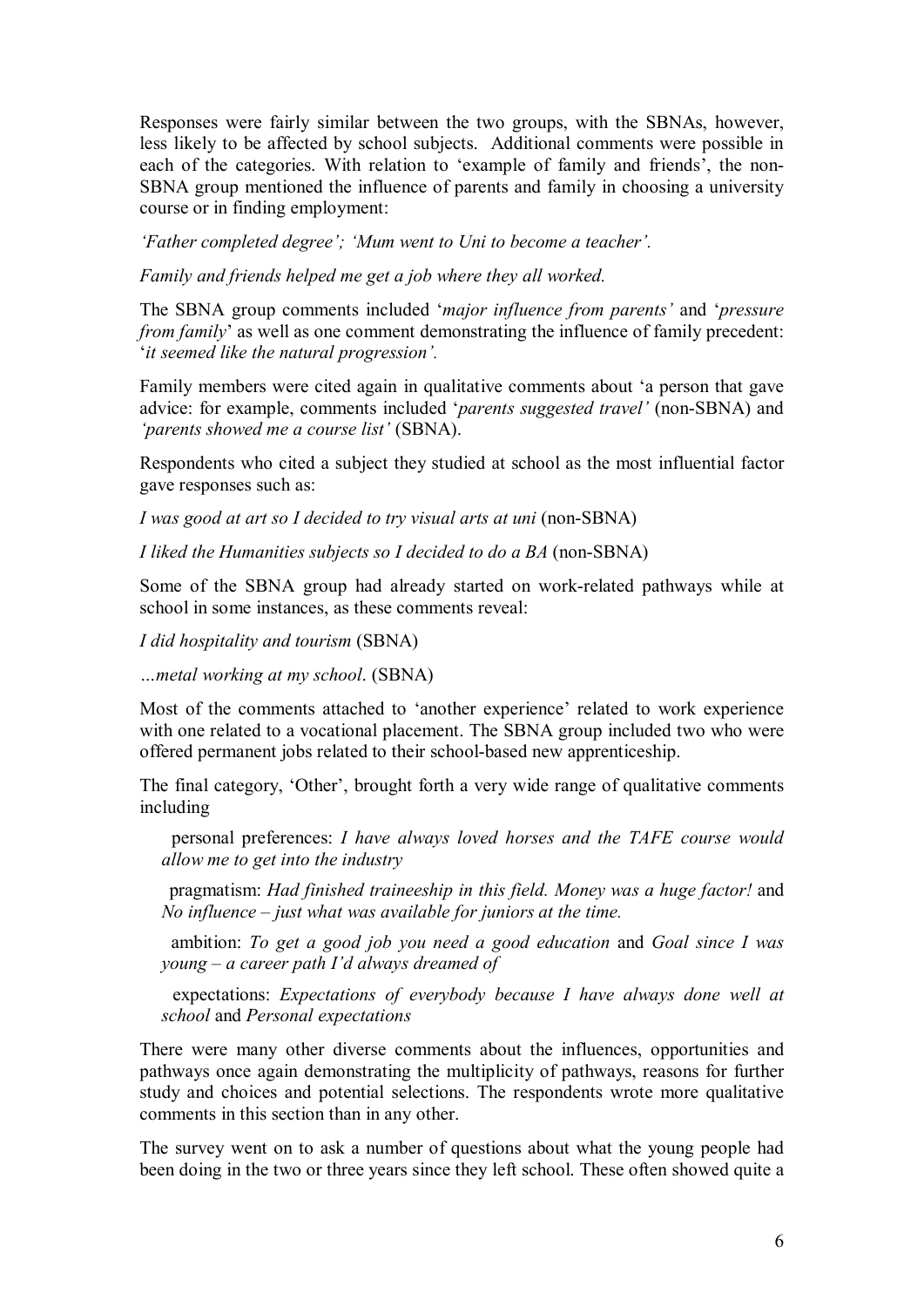lot of movement since the original activity. Some typical responses to a question asking them to summarise what they had been doing (with five lines provided on which they could write) are reported below.

#### **Briefly, summarise what you have done since you left school**

| <b>SBNA</b>                                                                                                                              | <b>Non SBNA</b>                                                                                                                                                                      |
|------------------------------------------------------------------------------------------------------------------------------------------|--------------------------------------------------------------------------------------------------------------------------------------------------------------------------------------|
| Worked fulltime as a scaffolder.                                                                                                         | Travelled within Australia over a few months before starting                                                                                                                         |
| Studied at University for one year                                                                                                       | work at a supermarket for the remainder of the year. Enrolled                                                                                                                        |
| and didn't enjoy it.                                                                                                                     | fulltime at university in a Bachelor of Business  Currently in                                                                                                                       |
| I have trained as a professional                                                                                                         | 2nd year at uni still doing business (property) course and                                                                                                                           |
| Body Piercer. I've trained as the                                                                                                        | recently employed as a property research analyst part time.                                                                                                                          |
| best in the state and now I train<br>others                                                                                              | Started a medical degree @ University of Adelaide (2nd year<br>now), began part time job at local ice-cream store, bought<br>second hand caruhhgot rid of an old boyfriend and got a |
| I have done Cert III Tourism and<br>doing a Diploma in Hospitality                                                                       | new one !!! ©                                                                                                                                                                        |
| Management.                                                                                                                              | I worked for 18 months until I fell pregnant a year ago, in that                                                                                                                     |
| Got a plumbing apprenticeship;                                                                                                           | 18 months I worked I got engaged and married. At the moment I                                                                                                                        |
| now a 2nd year.                                                                                                                          | have a 7 month old son and a baby due at the beginning of 2005.                                                                                                                      |
| Full time work (clerk); certificate                                                                                                      | Looked for work for over a year & didn't find any. So went to                                                                                                                        |
| trainee; temping (admin); contract                                                                                                       | uni for 2 years now.                                                                                                                                                                 |
| (project support officer) 6 months;                                                                                                      | Had a gap year, started a traineeship for certificate III in                                                                                                                         |
| full time work (admin officer).                                                                                                          | hospitality, after the year finished ended my traineeship and                                                                                                                        |
| I have finished my apprenticeship                                                                                                        | went to uni, am now studying civil engineering at Wollongong                                                                                                                         |
| and now have a full time job as a                                                                                                        | Uni.                                                                                                                                                                                 |
| qualified butcher. I                                                                                                                     | Attended Adelaide Uni - B. Environmental Science. Have had 3                                                                                                                         |
| am now                                                                                                                                   | casual jobs in holidays - cherry picking, pizza delivery, chicken                                                                                                                    |
| training other workers.                                                                                                                  | farmhand. All terminated when work ran out. Spent lots of spare                                                                                                                      |
| Travelled to Germany, worked at<br>same job for two years after<br>coming back to Australia, position<br>made redundant,<br>started temp | time volunteering for Scouts SA Branch activities. Also been on<br>several expeditions around Australia - mostly bushwalking and<br>4WDing.                                          |
| work, asked back to old job -                                                                                                            | Worked part time on checkout while studying bachelor of media                                                                                                                        |
| resigned after five months because                                                                                                       | at Adelaide University full time. Finishing my degree (3rd year)                                                                                                                     |
| of too much work, spent about 680                                                                                                        | at end of October and just recently changed jobs into hospitality                                                                                                                    |
| hours each year teaching people                                                                                                          | industry due to hours.                                                                                                                                                               |
| about the bible.                                                                                                                         | Full time university, moved towns co-habitation with partner,                                                                                                                        |
| Gone to TAFE 2004. Will be going                                                                                                         | some temporary casual work.                                                                                                                                                          |
| to uni 2005.                                                                                                                             | Went to uni, dropped out; worked full time; went to an                                                                                                                               |
| Continued my apprenticeship on                                                                                                           | independent college and worked part time; now have a full time                                                                                                                       |
| boat building.                                                                                                                           | job.                                                                                                                                                                                 |
|                                                                                                                                          |                                                                                                                                                                                      |

The main feature of these responses is their diversity. An interesting feature of most of the responses is the equal weighting that many respondents seemed to give to their work and their study (and in some cases, their voluntary or domestic activities). These responses gave a much more nuanced feel for the young people's lives than the simple questions about their major activity. There is some indication here that oldstyle descriptions of people as 'student' or 'worker' may no longer fit the way in which young people think about themselves. It is interesting, and perhaps significant, that the three apprentices in the first column are those who are among the least forthcoming about the other parts of their lives. This may reflect the easy self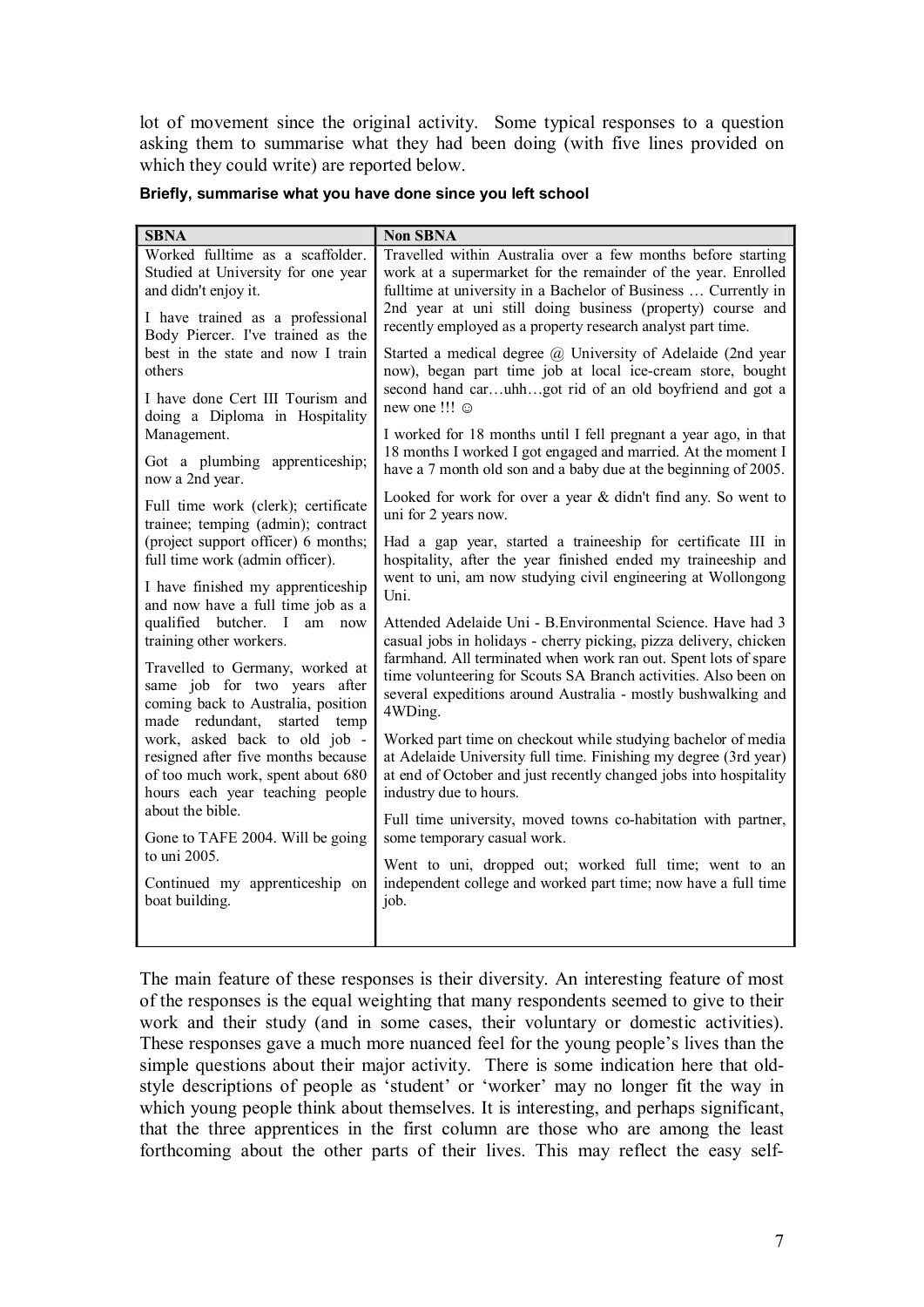labelling that 'being an apprentice' allows, with all the associated weight of centuries of apprenticeship history (Lane, 1996).

Respondents were then asked to reflect on what had affected events in the two or three years since leaving school, as well as factors that influence their first post-school choices, which are reported in Table 3 above. Half of the responses to this question are presented below; the first 50% of qualitative responses in each category (SBNA and non-SBNA) received are given:

**If none of your workplace experiences that you had while at school have affected your career path and plans, then say what has most affected your career path and plans?**

| <b>SBNA</b>                                                                                                                               | <b>Non SBNA</b>                                                                                                                                                                                                           |
|-------------------------------------------------------------------------------------------------------------------------------------------|---------------------------------------------------------------------------------------------------------------------------------------------------------------------------------------------------------------------------|
| The influence of my school teachers $\&$                                                                                                  | My year 12 subjects $&$ results, my general interests.                                                                                                                                                                    |
| their constant support throughout the<br>years have most affected my career path                                                          | TAFE course.                                                                                                                                                                                                              |
| & plans.                                                                                                                                  | Other than work experience my hobbies, skills & talents have<br>shaped my career path choice.                                                                                                                             |
| Pragmatism - I chose what I chose in<br>order to have more options in later life<br>and to give myself time to consider<br>further study. | No workplace experiences made me decide to study music! I<br>love working with people $=$ I thought I wanted to work in<br>hospitality, I was wrong. Music is working closely with<br>people also thought I love singing. |
| Job availability.                                                                                                                         | My own intentions, experiences of family + friends.                                                                                                                                                                       |
| income and working conditions.                                                                                                            | Personal attitudes, own choice.                                                                                                                                                                                           |
| I realised I can't work in an office. I need<br>challenges and excitement in my work.                                                     | Parental guidance; my choice to attend university.                                                                                                                                                                        |
| Getting a job/apprenticeship after school.                                                                                                | I did not choose the job I am currently in, I was offered it &                                                                                                                                                            |
| Government & environmental factors<br>affecting the viability of commercial                                                               | stuck with it as I was offered a managerial position. But next<br>year I plan to start studying again.                                                                                                                    |
| fishing industry.                                                                                                                         | Not finishing my HSC has made me want to go back to TAFE                                                                                                                                                                  |
| Life plan - marriage, buying a house,<br>planning for children.                                                                           | and redo year 11 and 12 as soon as my children are old<br>enough.                                                                                                                                                         |
| I am confused about my career path. I am<br>unsure of the course I am doing now but                                                       | Desire to improve self and be successful. Ambition. NOT<br>wanting to be like my parents.                                                                                                                                 |
| will hopeful stay in that position for a few                                                                                              | My love of food and cooking.                                                                                                                                                                                              |
| years. I realise that it is part of my<br>personality to want to try a variety of<br>things.                                              | Family members; interest in the health industry from subjects<br>$(a)$ school; need to deal with people.                                                                                                                  |
| Growth & development; new experiences;<br>new career path.                                                                                | What affected my career paths $\&$ plans most was the chance<br>of doing graphic design in yr 12 which made me realise that I                                                                                             |
| Nothing.                                                                                                                                  | wanted to do something beyond this that did not involve<br>computers. My part time job has allowed me to realise I like                                                                                                   |
| Going to Sydney for work.                                                                                                                 | dealing with people so now I am doing primary teaching at                                                                                                                                                                 |
| Family environment, high personal value                                                                                                   | uni instead of visual arts that i did for at uni at uni the year<br>before.                                                                                                                                               |
| and love of learning.                                                                                                                     | Did sciences $\&$ arts in yr 12. Sciences were too challenging so<br>I opted to do an arts degree.                                                                                                                        |

Again the influences show a great deal of diversity. Responses include those related to:

- Being offered a job;
- Enjoying or not enjoying a school or university course;
- Personal interests and talents; and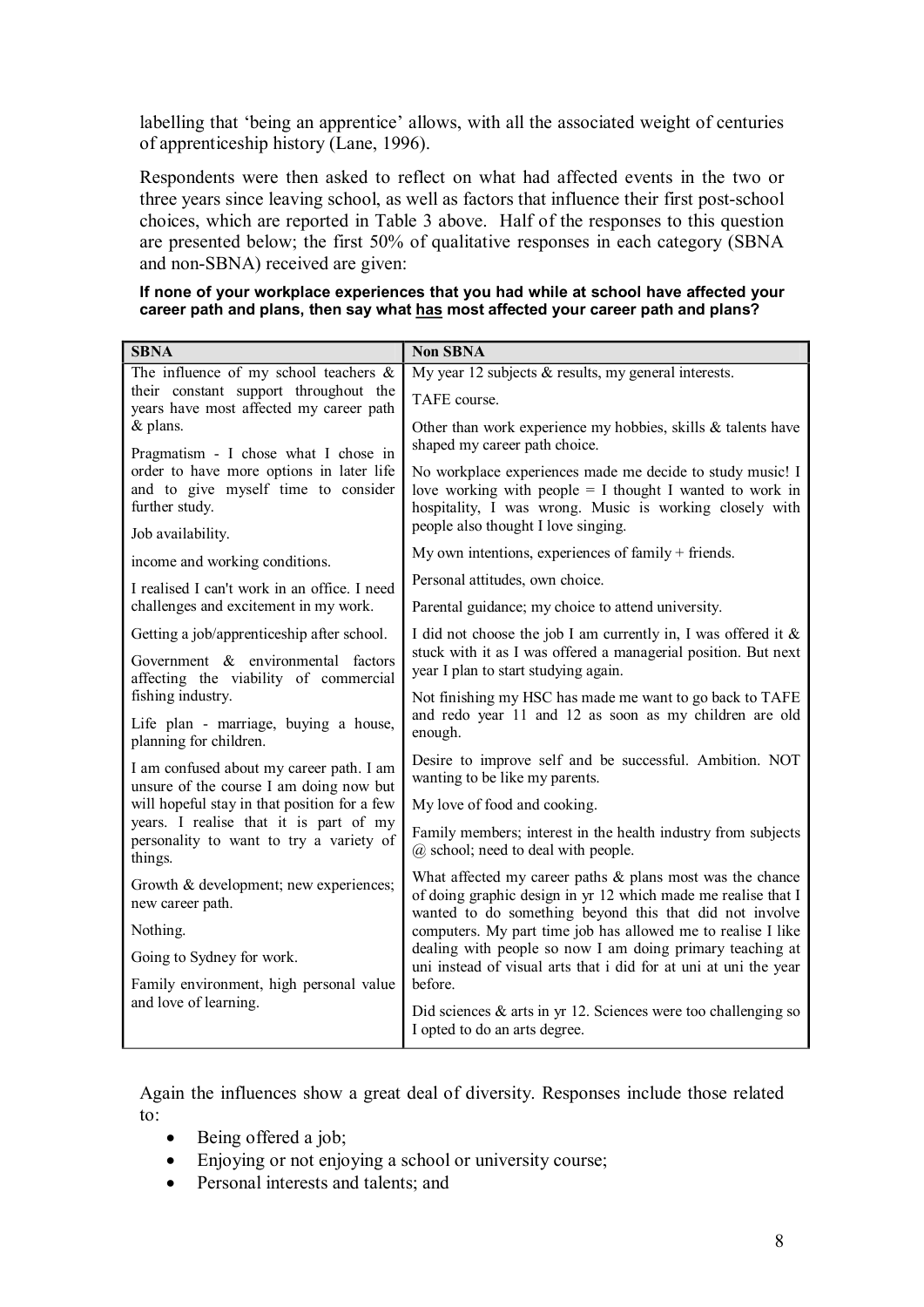## • Personal and relationship issues

In addition, some respondents mentioned other people's advice. The telephone interviews gave the opportunity to probe further in this area. We were interested in family role models and the role of families in opening doors for young people. Responses to a question on these issues are as follows. (It should be noted, in relation to this table and the next, that interviews were carried out by three researchers and one of the researchers reported responses in the third person. Names are pseudonyms.)

**Is there any job a family member holds that has influenced you to do something similar, or influenced you away from what they did?**

| Influenced to do similar                                                                                                                                                                                                                                                                                                                                                                                                                                                                                   | Influenced to do different                                                                                                                                                                                                                                                                                                                                                              |
|------------------------------------------------------------------------------------------------------------------------------------------------------------------------------------------------------------------------------------------------------------------------------------------------------------------------------------------------------------------------------------------------------------------------------------------------------------------------------------------------------------|-----------------------------------------------------------------------------------------------------------------------------------------------------------------------------------------------------------------------------------------------------------------------------------------------------------------------------------------------------------------------------------------|
| My cousin is a chef, but actually tried to discourage<br>me before I started it. He's happy that I'm doing it<br>now.                                                                                                                                                                                                                                                                                                                                                                                      | My parents never went to uni and had average jobs. I<br>wanted more, so in that way they did influence my<br>desire to go to uni.                                                                                                                                                                                                                                                       |
| There hasn't been a big influence, but my dad is a<br>mechanic and so I knew that I wanted to do something<br>with my hands.                                                                                                                                                                                                                                                                                                                                                                               | I was interested in nursing but my mum wouldn't' let<br>me. She was a nurse. She said that physically it<br>wasn't worth it. If I had really wanted to she                                                                                                                                                                                                                              |
| Yes to both. I'm studying law and my father was a<br>barrister and is a judge, and my mum is a member of<br>the migration review tribunal. You have to practice<br>law first to get a job like that and I think my mum's<br>job is exceptionally stimulating.<br>But I wouldn't<br>consider practising law because of the hours and<br>stress. I would prefer to have mum's job another way.<br>I've had to live with Dad so I know I wouldn't<br>practice as a lawyer. I started the law course because I | wouldn't have stopped me but it put me off.<br>The respondent's father was a pharmacist but he did<br>not push her in any particular direction. Other family<br>members had little impact re nursing choice<br>Not really. My Dad was an electrician, and I knew<br>that I didn't want to become a tradesman. I'm the<br>first in my family to go to uni, so that has pushed me<br>more |
| didn't know what else to do and just because I thought<br>it would be interesting.                                                                                                                                                                                                                                                                                                                                                                                                                         | My father's a fisherman. In some ways it influenced<br>me towards fishing because I like it. But in other                                                                                                                                                                                                                                                                               |
| His father was a big influence as he has his own<br>business, and Daniel described him as a business<br>manager and owner. He 'wants to go there'.                                                                                                                                                                                                                                                                                                                                                         | ways it's put me off it. The increasing regulation<br>from the government. The lifestyle has positives and<br>negatives. The quotas that restrict where you can<br>fish.                                                                                                                                                                                                                |
| Mother worked with horse transport company -<br>increased interest in horses.                                                                                                                                                                                                                                                                                                                                                                                                                              | No influence at all.                                                                                                                                                                                                                                                                                                                                                                    |

The young people were also asked who they talked to for advice and ideas, and what extra advice they would have liked. These responses are placed together in the following table (individuals' responses are not necessarily side by side). They are not analysed by whether the respondent was a SBNA or not. It seems from these responses that where the young people had very clear vocations they were quite happy with the advice they received. But those that were more uncertain really appreciated those who helped them, were critical of those that did not seem to have the requisite knowledge, and would have liked to be able to access more information. There were several responses that criticised the lack of advice about 'non-traditional' pathways into occupations or university courses. Family, family friends and their own friends were important both as role models and as direct sources of information. Socioeconomic status is clearly indicated in some responses and affected respondents' ability to consider study or travel in a different place, or the nature of careers that were available as role models.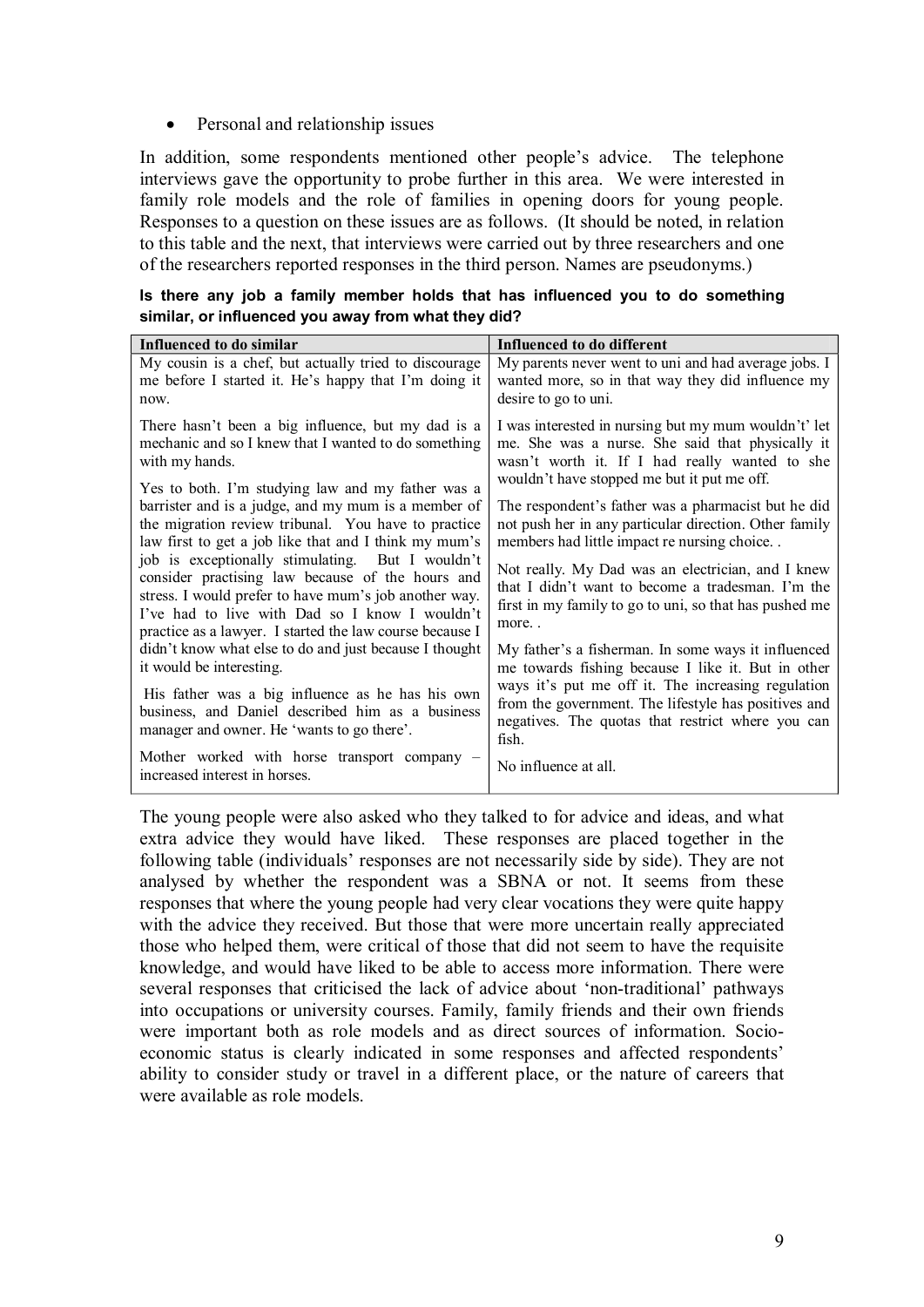| Who did you talk to for advice and ideas?                                                                                                                                                                                                                                                                                                                                                                                                                                                                                                                                                                                                                                                              | What (advice) would have been helpful that<br>was not available, or that you chose not to<br>access at the time?                                                                                                                                                                                                                                                                                                                                                                                                                                                                                                                                        |
|--------------------------------------------------------------------------------------------------------------------------------------------------------------------------------------------------------------------------------------------------------------------------------------------------------------------------------------------------------------------------------------------------------------------------------------------------------------------------------------------------------------------------------------------------------------------------------------------------------------------------------------------------------------------------------------------------------|---------------------------------------------------------------------------------------------------------------------------------------------------------------------------------------------------------------------------------------------------------------------------------------------------------------------------------------------------------------------------------------------------------------------------------------------------------------------------------------------------------------------------------------------------------------------------------------------------------------------------------------------------------|
| My school was supportive with ideas.<br>I talked mostly to my mum and to friends. Our<br>school didn't have a good careers adviser.<br>The career adviser-I didn't have a whole lot of time<br>for her. She actively encouraged VET programs<br>and didn't spend a lot of time with the rest of us.<br>I undertook testing-my mum sent me for it.<br>It<br>wasn't a lot of use. It told me not to be s secretary or<br>a mechanic and I could have told myself that. It's<br>more interesting now looking back on it.<br>I went to the Adelaide uni open day. It was good but<br>they are obviously trying to sell a product.<br>I talked to family, friends, and friends that were<br>already at uni. | It would have been good to have a good careers<br>adviser to give us ideas about more options. It<br>was a small school, so it should have been<br>possible for him to get to know what we were<br>all interested in and help us more.<br>None - the apprenticeship people were pretty<br>good about telling us everything we needed to<br>know.<br>I would have liked more info about other<br>universities and how the courses would be<br>taught. We weren't encouraged to think about<br>interstate or overseas. You have to chase that up<br>yourself.<br>The respondent<br>wanted to have<br>more<br>opportunities to do work experience. She and |
| As an adviser (rather than giving information) my<br>godmother. She's my aunt but she's a lot younger<br>than my mum. So she's more in touch and had<br>known me for my entire life so she knew what I'd<br>be good at.                                                                                                                                                                                                                                                                                                                                                                                                                                                                                | her peers learnt a lot about the workplace (both<br>positive and negative) from work experience<br>Needed more information, eg. a list of<br>categories, options and qualifications required<br>in various industries.                                                                                                                                                                                                                                                                                                                                                                                                                                  |
| A thing I have to criticise is that at XX school they<br>didn't talk about any other options apart from uni.<br>Now I know I can get into any uni course with my<br>Diploma except those that have prerequisites. I was<br>never told this.                                                                                                                                                                                                                                                                                                                                                                                                                                                            | Probably – there's a lot of uni stuff that you<br>don't know about back then. Information about<br>courses doesn't give enough information on<br>majors and subjects offered within a course. I<br>would have picked a B.Sc instead of B.<br>Environmental Science if I'd known more about<br>the actual subjects. You don't really even get                                                                                                                                                                                                                                                                                                            |
| Close friends and family offered support but were<br>not strong in providing advice. Positive feedback<br>from work experience persons eg you seem suited to<br>this work was probably the main factor that affected<br>her career decision.<br>No one.<br>Nobody really, just friends. I found out what they<br>were planning, then made up my own mind.                                                                                                                                                                                                                                                                                                                                              | told until after first year at uni.<br>Careers guidance officer didn't explain the OP<br>(university admissions index) properly. Didn't<br>tell us that you can go to TAFE and then get in,<br>and didn't explain alternative pathways. I don't<br>think they know. They need to be more up to<br>date.                                                                                                                                                                                                                                                                                                                                                 |
| Guidance officer was pretty incompetent. Mum has<br>done a science degree and a Dip Ed. The course I<br>applied for was a last minute decision. I applied late<br>through QTAC (Queensland university admission<br>process). It was either that or fishing or perhaps a                                                                                                                                                                                                                                                                                                                                                                                                                                | They should have people from different<br>industries to come to school to give a talk<br>School's a bit sheltered so you don't know<br>what's out there-although a school based<br>traineeship is a bit of an eye opener                                                                                                                                                                                                                                                                                                                                                                                                                                |
| trade. I was only 16 when I finished school.<br>The same teacher who influenced and assisted me<br>with SBNA.<br>I was doing the traineeship at school, and the<br>traineeship people just asked me if I wanted to do an<br>and<br>apprenticeship<br>transferred<br>me<br>to<br>the<br>apprenticeship board and organised it all for me.                                                                                                                                                                                                                                                                                                                                                               | More experience in the workplace $-$ for<br>example, through one of the SBNA placements,<br>he met a builder buying materials and went, at<br>his own arrangement, and did some work<br>experience in carpentry and plans, when he has<br>completed his current apprenticeship (motor<br>trimming) to consider doing a mature (over 21)<br>apprenticeship in carpentry / construction.                                                                                                                                                                                                                                                                  |
| I already had the SBNA, so went straight on to the<br>apprenticeship without thinking about anything else.                                                                                                                                                                                                                                                                                                                                                                                                                                                                                                                                                                                             | A careers adviser who could tell me about<br>options available to me (not Centrelink, as they<br>do not really help.                                                                                                                                                                                                                                                                                                                                                                                                                                                                                                                                    |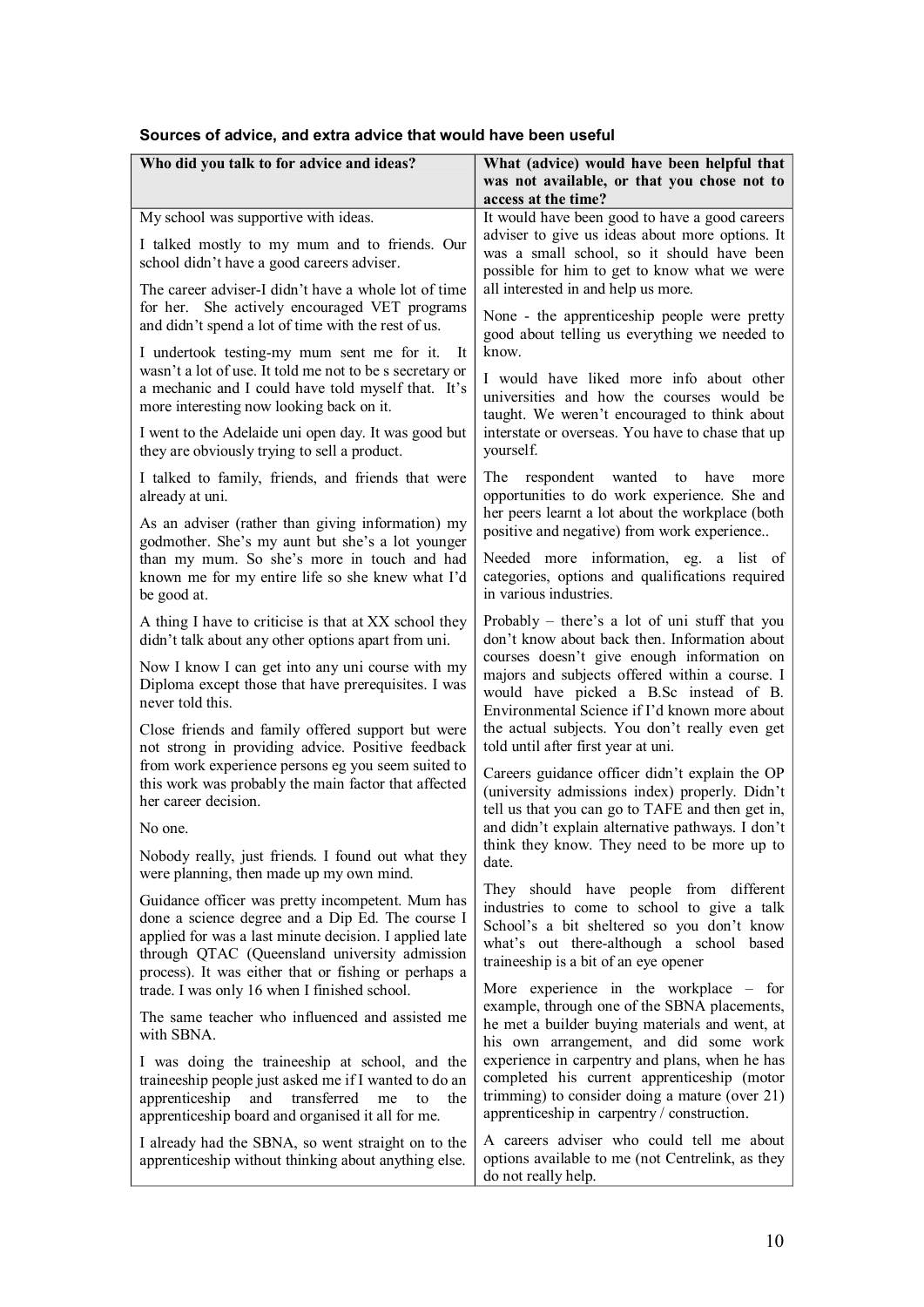#### **Conclusion**

The findings from this study provide support for existing literature about the influences on post-school activity of part-time work (Smith  $&$  Green, 2001), VET in schools (Polesol *et al.* 2004), socio-economic status (Duncan *et al.* 2005), family of origin (Way, 1996) and subject choice (Thomson, 2005). In this respect the paper does not extend knowledge significantly. Where we feel that the findings do extend knowledge is in the presentation of the qualitative comments that illuminate the complexity of the lives of young people. This is the reason why large numbers of comments have been presented in their raw form. The diversity of the young people's pathways and the complexity of each young person's individual situation, as revealed in these raw data, do not readily lend themselves to quick and easy analysis. In analysing young people's pathways one might as well analyse adults' pathways, as young people's lives are no less complex and no less subject to a range of environmental and intrinsic influences. The most that policy makers can do with such information is to attempt to provide young people with a range of services and experiences that allow maximum opportunity. Matters such as socio-economic status and relationship issues cannot always be substantially affected by provision of services, either at school or elsewhere. However there are other factors that can be affected by interventions. These include the availability of information about jobs, about university courses, about VET courses and particularly about pathways that VET courses may make available. Such information could be written or verbal or could be gained by direct contact with the workplace or educational institutions. The factors also include the availability of well-informed careers advisers at school and also outside school. Informal careers advice outside school, and direct access to workplaces and occupations, is particularly valuable in encouraging a *critical* approach to the literature or other marketing that may be available. The potential for exploring the workplace experiences of school students may provide another avenue for broadening understanding about the workforce. The lack of availability of family and family-friend advisers to some young people could be addressed by interventions at school or by other agencies, and could help to address the obvious inequality of opportunity arising from young people's family circumstances. Finally, making the young people's comments available to careers advisers will assist in educating such professionals about the realities' of post-school life for young people in the  $21<sup>st</sup>$ century.

#### **References**

Australian Bureau of Statistics (1994+) *Australian Social Trends*, Catalogue No. 4102.0, ABS, Canberra

Billett, S. (1998). Constructing vocational knowledge: Situations and other social sources. *Journal of Education and Work,* 11:3, 255 – 273.

Duncan, G., Kalil, A., Mayer, S., Tepper, R. & Payne, M. ( 2005) 'The apple does not fall far from the tree' in *Unequal chances family background and economic success*, Russell Sage Foundation, Princeton University Press, New Jersey

Green, A & Smith, E. (2003). The baby and the bathwater: Making a case for work experience. *Australian Journal of Career Development*, 12:2, 29-37.